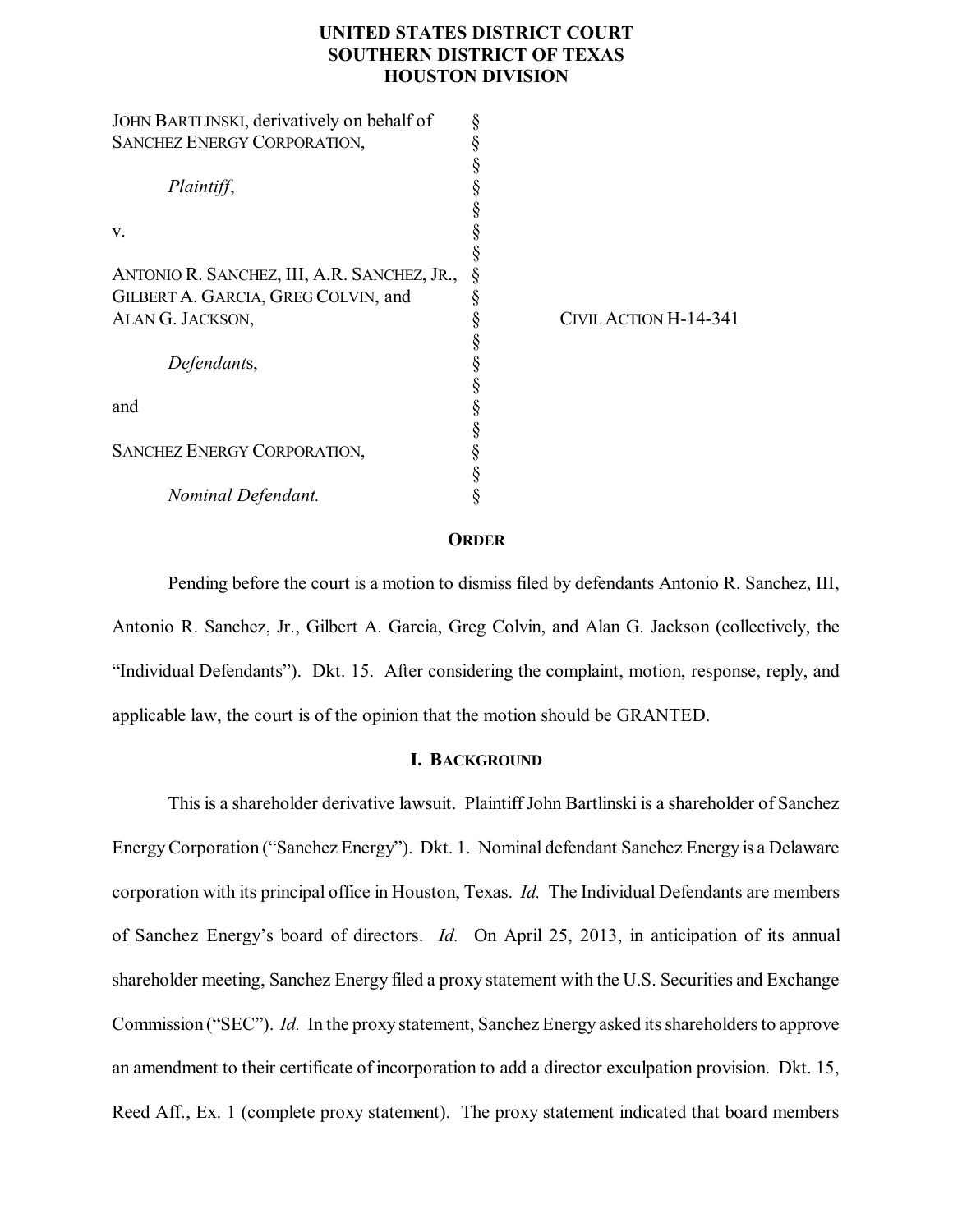"must be able to exercise independent business judgement without the fear of being second-guessed by the courts and held liable for mistakes of judgement or ordinary negligence." Dkt. 1. The shareholders approved the proposed amendment. *Id.*

Bartlinski claims that the proxy statement contained materially false statements in violation of sections 14(a) of the Securities Exchange Act of 1934 (the "Exchange Act") and Rule 14a-9 of the SEC. *Id.* Specifically, he asserts that statement about "ordinary negligence" gave a false impression that, if the exculpation provision were not approved, the board members faced a chance of being held monetarily liable for ordinary negligence when under Delaware law the standard for liability, even for a breach of the fiduciary duty of due care, is gross negligence. *Id.* Bartlinski filed this lawsuit on February 22, 2014. *Id.* He requests a declaratory judgment indicating that the shareholder vote was invalid. *Id.*

The Individual Defendants filed a motion to dismiss in which they request that the court dismiss Bartlinski's lawsuit pursuant to Federal Rules of Civil Procedure  $12(b)(1)$ ,  $12(b)(6)$ , and  $23.1$ . Dkt. 15. The Individual Defendants argue that Bartlinski did not properly plead demand futility under Rule 23.1 and that therefore the complaint must be dismissed under Rule 12(b)(1). *Id.* The Individual Defendants also argue that Bartlinski has failed to plead a material misstatement in the proxy statement and that his complaint must therefore be dismissed under Rule 12(b)(6). *Id.*

# **II. LEGAL STANDARDS**

### **A. Derivative Action**

Under Federal Rule of Civil Procedure 23.1(b) a derivative action complaint must be verified and must: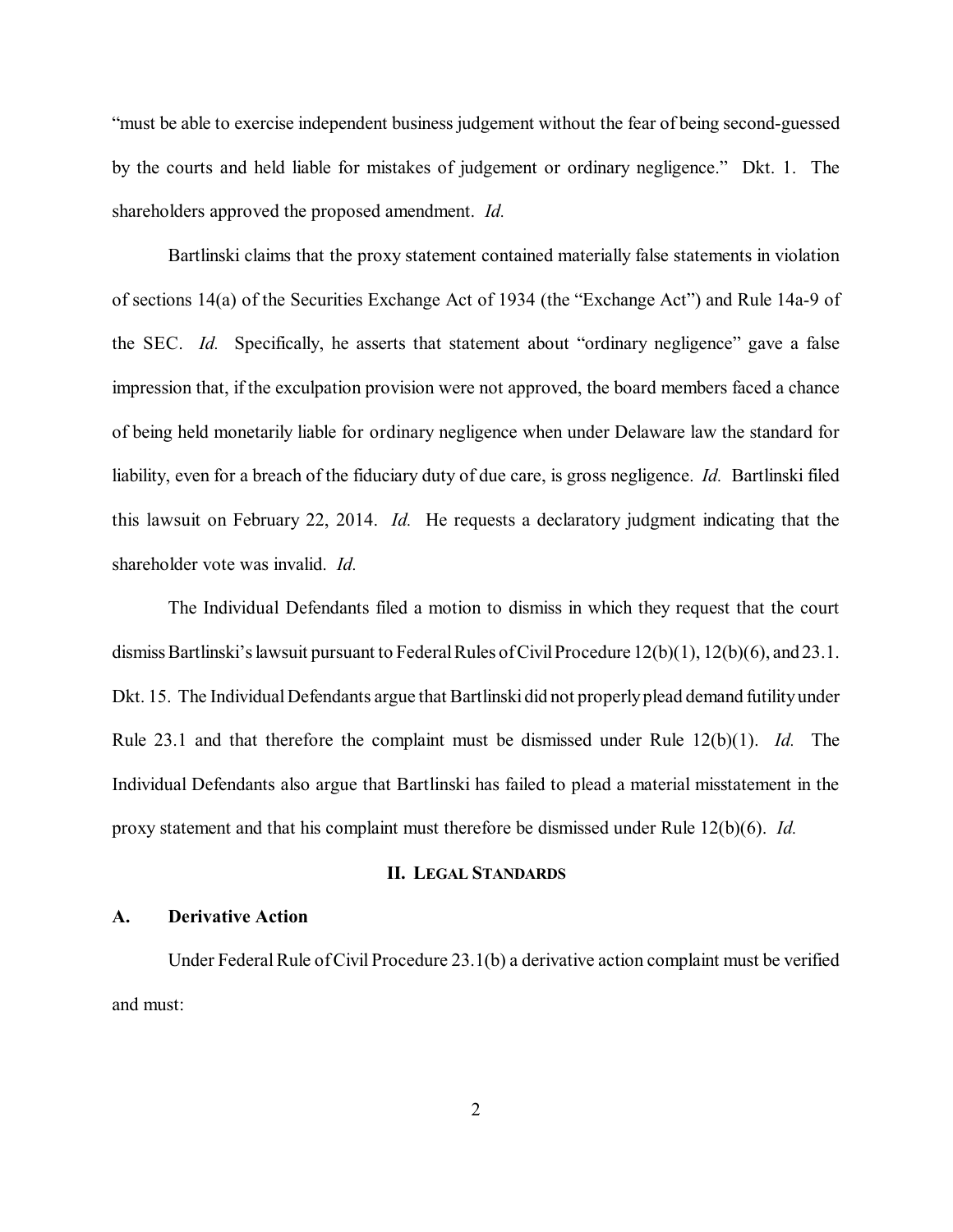(1) allege that the plaintiff was a shareholder or member at the time of the transaction complained of, or that the plaintiff's share or membership later devolved on it by operation of law;

(2) allege that the action is not a collusive one to confer jurisdiction that the court would otherwise lack; and

(3) state with particularity:

(A) any effort by the plaintiff to obtain the desired action from the directors or comparable authority and, if necessary, from the shareholders or members; and

(B) the reasons for not obtaining the action or not making the effort.

Fed. R. Civ. P. 23.1(b). "Because Federal Rule of Civil Procedure 23.1 does not identify applicable substantive standards, the particularity of a plaintiff's pleadings is governed by the standards of the state of incorporation, here, Delaware.*" Freuler v. Parker*, 803 F. Supp. 2d 630, 636 (S.D. Tex. 2011).

### **B. Demand Futility under Delaware Law**

Under Delaware law, the decision to pursue a lawsuit on behalf of the corporation is left to the board of directors, recognizing that "directors, rather than shareholders, manage the business and affairs of the corporation." *In re Citigroup Inc. Shareholder Deriv. Litig.*, 964 A.2d 106, 120 (Del. Ch. 2009) (internal quotation omitted). "[T]he right of a stockholder to prosecute a derivative suit is limited to situations where the stockholder has demanded that the directors pursue the corporate claim and they have wrongfully refused to do so or where demand is excused because the directors are incapable ofmaking an impartialdecision regarding such litigation." *Rales v. Blasband*, 634 A.2d 927, 932 (Del. 1993). The demand requirement requires shareholder derivative plaintiffs to first make a demand on the board of directors in all but the most "extraordinary" of circumstances. *See Kamen v. Kemper Fin. Servs., Inc.*, 500 U.S. 90, 96, 111 S. Ct. 1711 (1991)**.** Where, as here, the plaintiff is arguing that the required demand would be futile or is excused, the courts must ask "whether,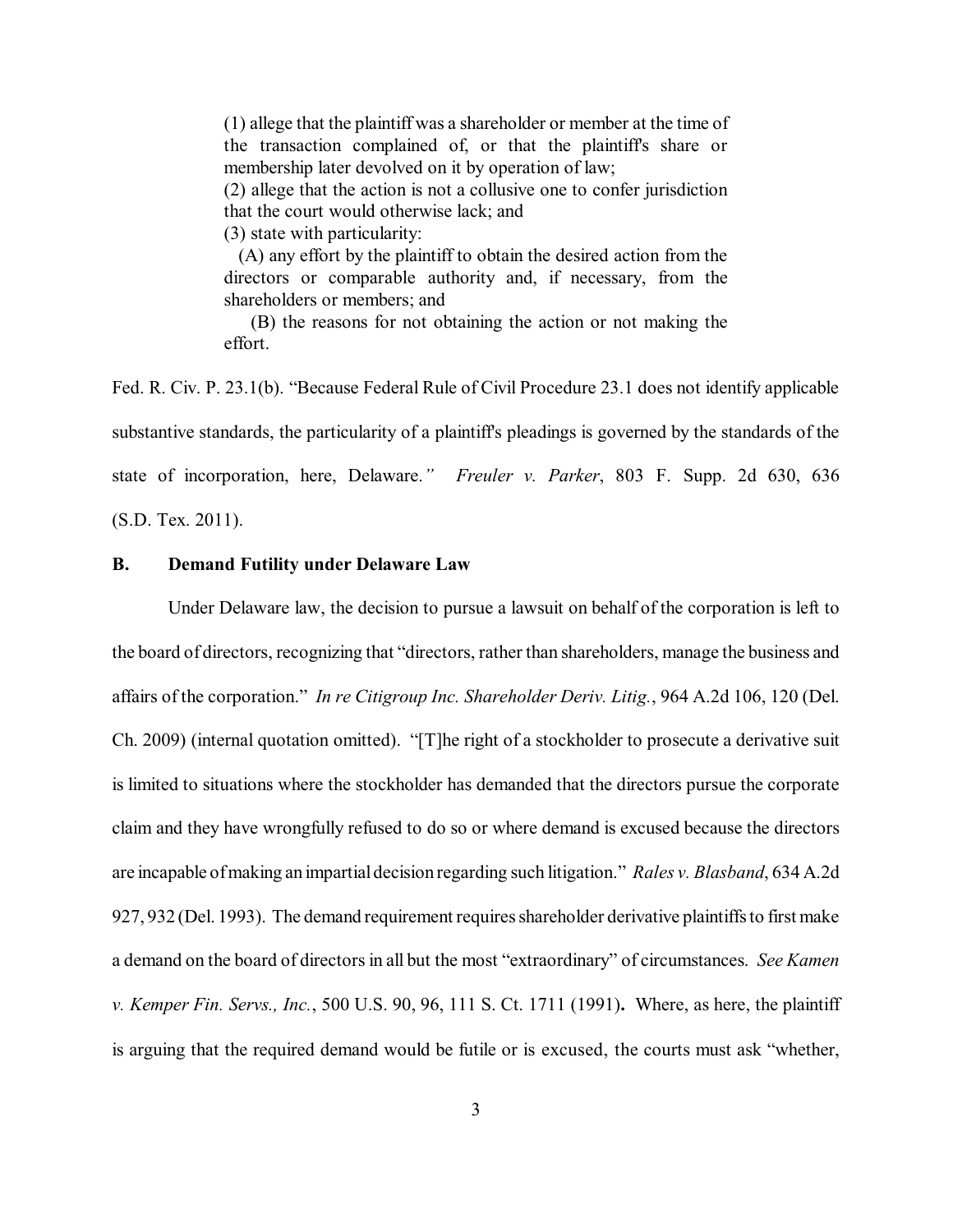under the particularized facts alleged, a reasonable doubt is created that: (1) the directors are disinterested and independent; [or]  $(2)$  the challenged transaction was otherwise the product of a valid exercise of business judgment." *Aronson v. Lewis*, 473 A.2d 805, 814 (Del. 1984), *overruled on other grounds*, *Brehm v. Eisner*, 746 A.2d 244 (Del. 2000). The burden rests on the plaintiffto show that demand upon the board of directors at the time of the filing of the complaint would have been futile. *In re INFOUSA, Inc. Shareholder Litig.*, 953 A.2d 963, 985 (Del. Ch. 2007).

To be disinterested, a majority of "directors can neither appear on both sides of a transaction nor expect to derive any personal financial benefit from it in the sense ofself-dealing, as opposed to a benefit which devolves upon the corporation or allstockholders generally." *Aronson*, 919 A.2d at 812. "It should be noted, however, that in the absence of self-dealing, it is not enough to establish the interest of a director by alleging that he received any benefit not equally shared by the stockholders." *Orman v. Cullman*, 794 A.2d 5, 23 (Del. Ch. 2002). "Such benefit must be alleged to be material to that director." *Id.* (citing *Cede & Co. v. Technicolor, Inc.*, 634 A.2d 345, 363 (Del. 1993)). "Materiality means that the alleged benefit was significant enough 'in the context of the director's economic circumstances, asto have made it improbable that the director could perform her fiduciary duties to the . . . shareholders without being influenced by her overriding personal interest.'" *Id*. (quoting *In re Gen. Motors Class H Shareholders Litig.*, 734 A.2d 611, 617 (Del. Ch. 1999)). "Mere recitations of elephantine compensation packages and executive perquisites . . . will rarely be enough to excuse a derivative plaintiff from the obligation to make demand upon a defendant board of directors." *In re INFOUSA*, 953 A.2d at 983 ("Successful derivative plaintiffs, however, must focus intensely upon individual director's conflicts of interest or particular transactions that are beyond the bounds of business judgment.").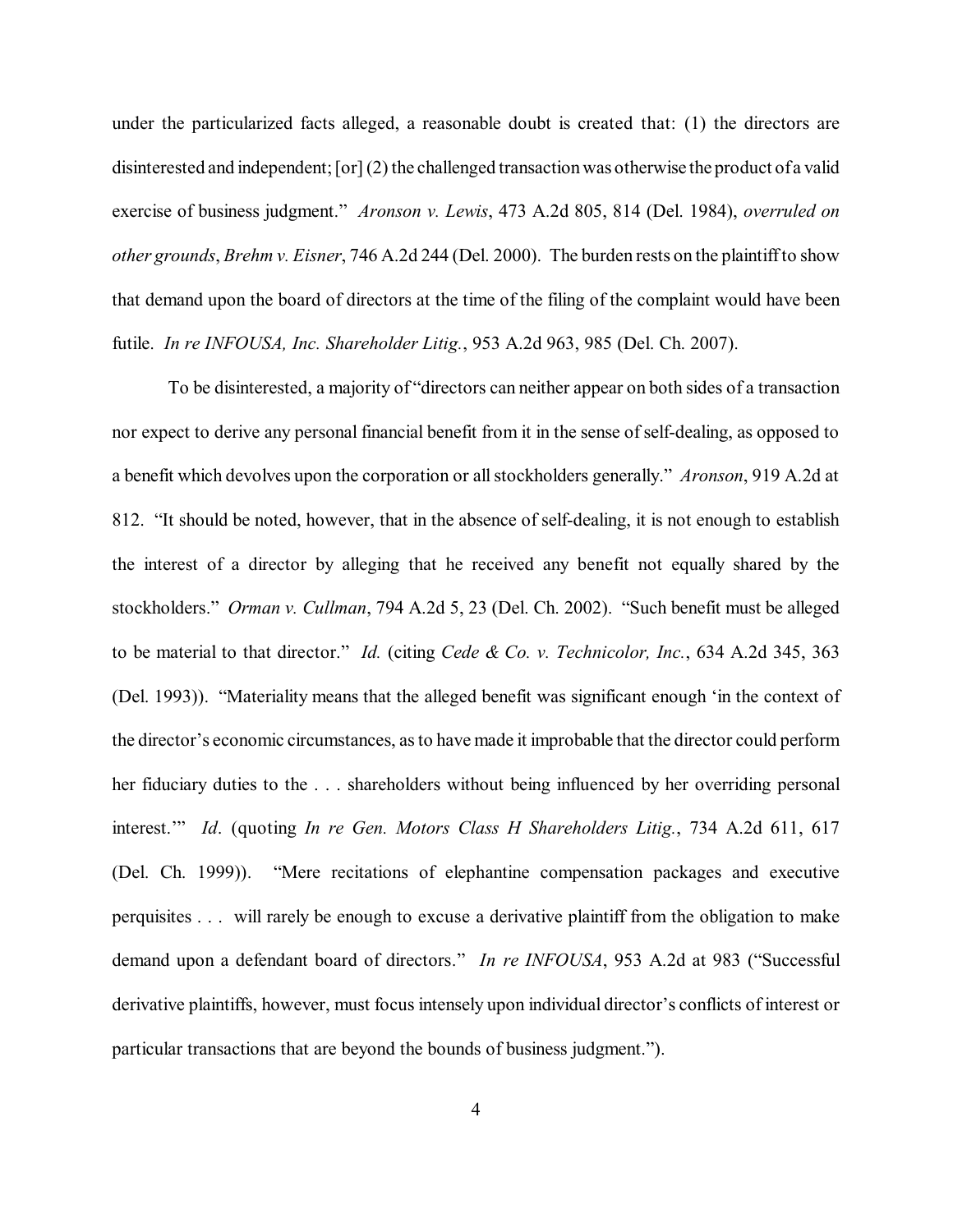The second prong of*Aronson* requires a plaintiffto demonstrate a reasonable doubt that "the challenged transactionwas otherwise the product of a valid exercise of businessjudgment." *Aronson*, 473 A.2d at 812. The business judgment rule "is a presumption that in making a business decision the directors of a corporation acted on an informed basis, in good faith and in the honest belief that the action taken was in the best interests of the company." *Id.* To show that demand was futile under the second prong, the plaintiff must plead particularized facts to demonstrate that the directors breached their duty "to inform themselves prior to making a business decision, of all material information reasonably available to them." *Id.* "Having become so informed, theymust then act with requisite care in the discharge of their duties." *Id.*

"'[A]bsent particularized allegationsto the contrary, the directors are presumed to have acted on an informed basis and in the honest belief that their decisions were in furtherance of the best interests ofthe corporation and itsshareholders.'" *Khanna v. McMinn*, No. Civ. A 20545-NC, 2006 WL 1388744, at \*23 (Del. Ch. May 9, 2006) (citation omitted). "It is not an easy task to allege that a decision falls outside the realm of the business judgment rule because '[t]his Court will not second-guess the judgment of a board of directors if it bases its decision on a rational business purpose.' " *Id.* (quoting *Kahn v. Roberts*, No. C.A. 12324, 1995 WL 745056, at \*4 (Del. Ch. Dec. 6, 1995)). "Thus, '[t]he burden is on the party challenging the decision to establish facts rebutting the presumption.'" *Id.* (quoting *Aronson*, 473 A.2d at 812).

#### **III. ANALYSIS**

#### **A. Disinterested and Independent Directors**

In the complaint, Bartlinski states that he "has not made any demand on the present Board to institute this action because such demand is excused." Dkt. 1. He does not, however, provide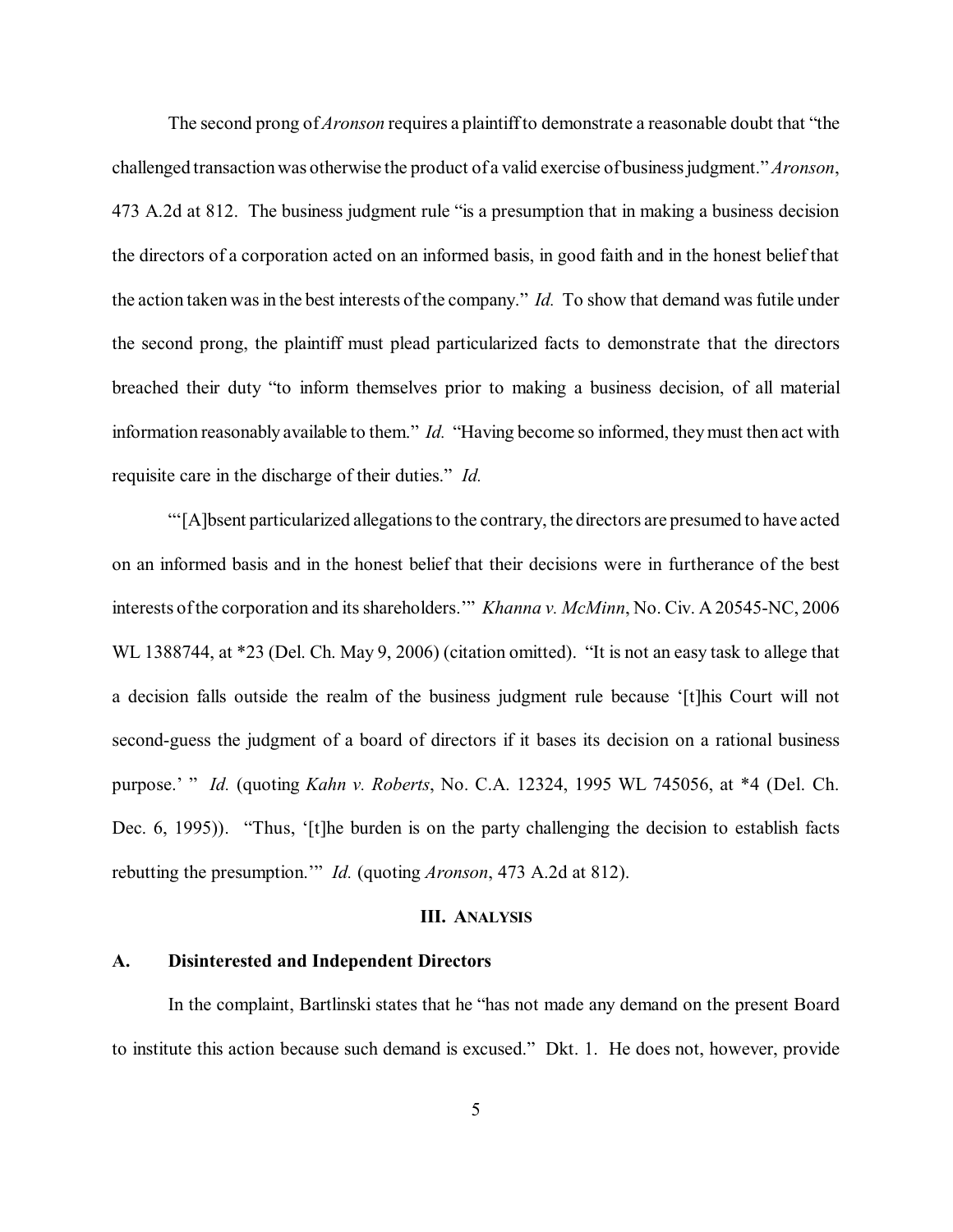further explanation as to why the demand was excused. In order for demand to be excused based on the first prong of the *Aronson* test, Bartlinski must have pled particularized facts to demonstrate that three of the five directors are interested parties or are not independent. *See In re INFOUSA,* 953 A.2d at 985. The Individual Defendants argue that Bartlinski's complaint does not contain any particularized facts that would create a reasonable doubt as to the ability of any Board member to consider a demand. Dkt. 15. Bartilinski arguesthat the IndividualDefendants are interested because of the benefit of gaining immunity from claims for breach of the duty of care and that the directors all benefitted financially from the exculpation provision. Dkt. 19. The Individual Defendants assert that the burden rests on the plaintiffto demonstrate that demand upon the board is excused, that there is nothing in the complaint addressing this except for the conclusory statement that it was excused, and that the court cannot consider the statements made in Bartlinski's response indicating that the board was interested. Dkt. 20. The court agrees that it is limited to the actual content of the complaint when determining whether a claim has been stated.

Bartlinski's complaint asserts that Bartlinski did not make a demand because doing so was "excused." Dkt. 1. He alleges that

> Each of the Individual Defendants face a substantial likelihood of liability for issuing, causing to be issued, and participating in the materially false and misleading statements to shareholders that were contained in the Proxy. The Proxy contained materially incorrect information concerning the liability that directors faced from serving on the Board of the Company without the approval of the Amendment. Individual Defendants were at least negligent in filing the Proxy with these materially false and misleading statements.

*Id.* Bartlinski asserts that the Board's sole purpose for the director exculpation amendment was to shield itself from liability as the board members "continue[] to try and enrich themselves." *Id.* While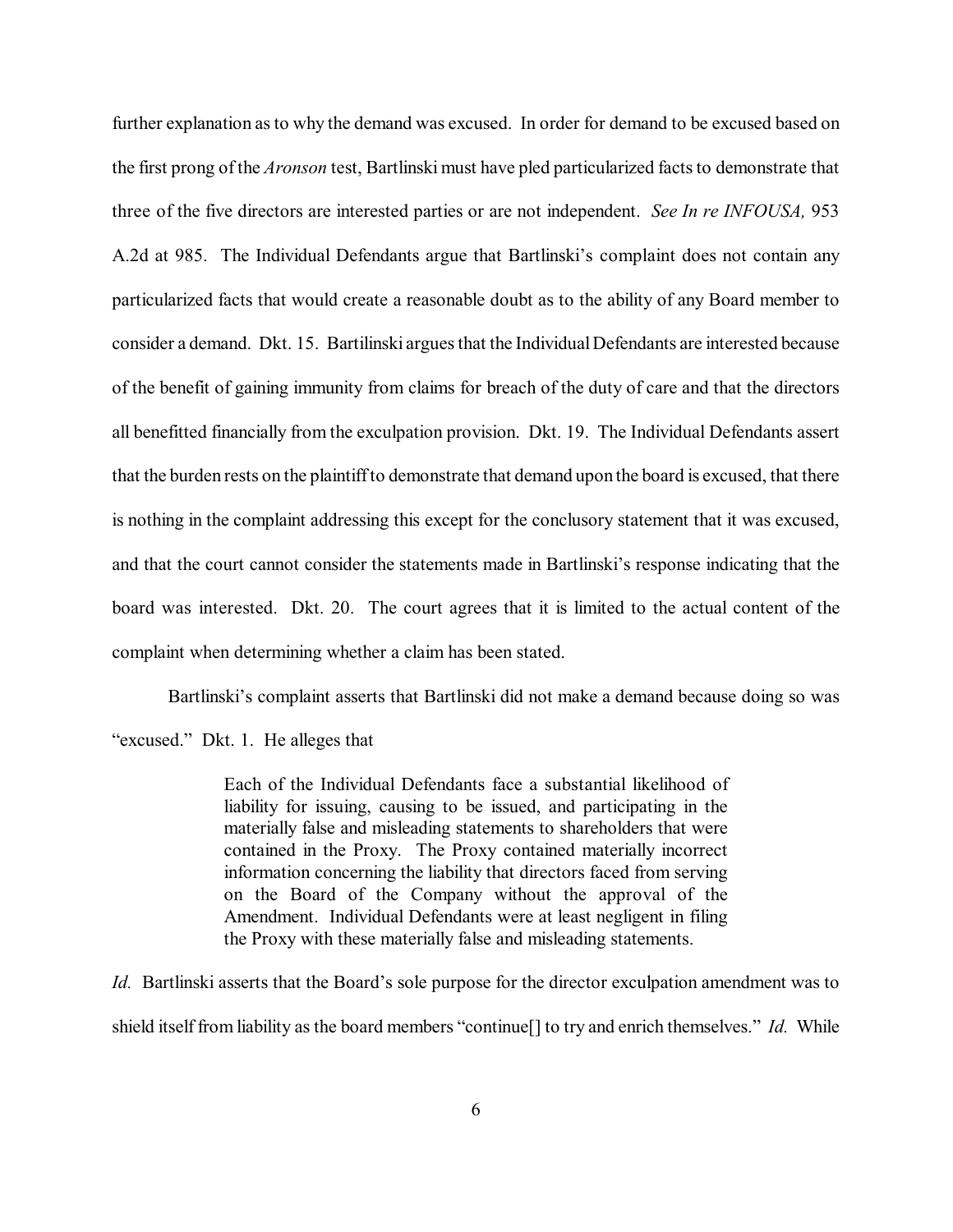one may infer from these allegations that the Individual Directors were *interested*, there are no particularized allegations indicating how the benefit was material. Bartlinski asserts that demand was futile because the Individual Defendants face a substantial likelihood of liability for issuing the false and misleading proxy. However, the potential liability associated with the allegedly misleading proxy alone is insufficient to show independence or disinterestedness. *Aronson*, 473 A.2d at 815 ("[T]he mere threat of personal liability for approving a questioned transaction, standing alone is insufficient to challenge either the independence or disinterestedness of directors."). Thus, Bartlinski fails to satisfy the first *Aronson* prong.

#### **B. Valid Exercise of Business Judgment**

For the second prong of *Aronson*, the court is required to determine whether Bartlinski has alleged facts sufficient to render demand futile because the Board's actions fall outside the business judgment rule. *Aronson*, 473 A.2d at 814. The Individual Defendants argue that Bartlinski does not identify any misrepresented fact and does not plead with particularity how the alleged misrepresentation was material. Dkt. 15. The amendment stated that the Board "must be able to exercise independent businessjudgement without the fear of being second-guessed by the courts and held liable for mistakes of judgement or ordinary negligence." Dkt. 1. Bartlinski contends that by including the lower standard of "ordinary negligence" instead of the gross negligence standard that applies to a company incorporated under Delaware law, the Board gave the shareholders a false impression that the directors would face a greater chance of being held monetarily liable than they actually would. Dkt. 1. Bartlinski did not, however, plead with particularity how he can overcome the presumption that in making the decision to send out the proxy, the directors "acted on an informed basis, in good faith and in the honest beliefthat the action taken was in the best interests of